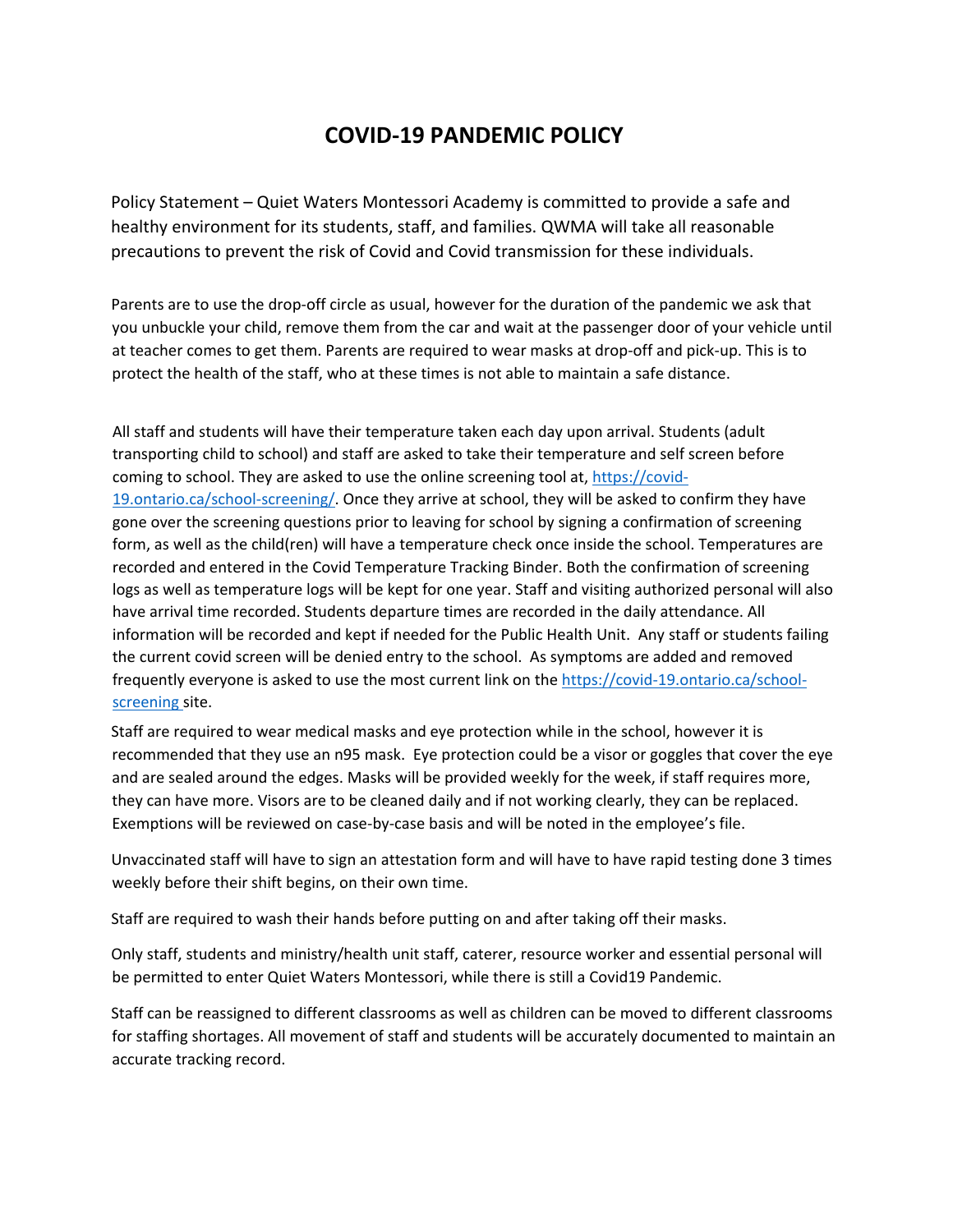Staff is encouraged to spend as much time outdoors as possible with their classes. If it is comfortable for students and staff, air conditioning will remain off and windows will remain open during school hours. Cohorts will be separated outside by areas by cones, spray paint or caution tape. There will be an area outside off limits to children, staff are permitted to remove PPE while in this area. They must however have their PPE with them and ready to assist outside the area should the need arise. Staff are to rotate through this area as needed.

Siblings, where possible, will be placed in a class together.

All equipment used in the school will be made of a material that can be cleaned and disinfected. Cleaning and disinfecting will take place throughout the day with a minimum of items being disinfected at least once a day. Indoor materials will be disinfected with PCS250, outside items will be disinfected with Bleach mixed to a concentration of 1000ppm.

Any materials that do not fall into this category will be placed in plastic bins and stored until such time the Covid19 pandemic is deemed to be over and it is safe to have these materials back into the classrooms.

All frequently touched surfaces will be sanitized frequently. An extra cleaning log is placed in each bathroom and filled out when cleaning occurs.

When children enter the classroom at anytime of the day, they will be sent directly to the washroom to wash their hands with soap and water.

Teachers will ensure that frequent hand washing routines are in place. Washroom will be sanitized after use by each classroom.

Children will be discouraged from sharing any materials that they are working with and will also be spaced out, throughout the room to encourage distance between them while working.

Food and dishes – Staff will serve and distribute dishes and cutlery to children, no children to touch anyone else's dishes, food, or drinks.

When in the kitchen, unless eating staff must remain masked. No more than 2 staff at the table at a time, keeping in mind to stay distanced. If there is a 3<sup>rd</sup> staff member on lunch they can eat at the folding table and chair near the window to remain distanced.

We want to return to normal as much as possible for the children. Birthday celebrations will continue to be a part of that. We will only accept food items for birthdays in sealed containers and as always, they will need to have the peanut free symbol on them if they are baked goods (small cupcakes or cookies). A healthy alternative is a fruit tray. Please send this sealed, we will cut the fruit up into smaller pieces at school for serving.

We will update our policy to reflect current guidance by both the Health Unit and the Ministry of Education.

We are all responsible for each other staying healthy this school year. It is the with the utmost importance that we all work together as a team to keep each other healthy. If your child is sick please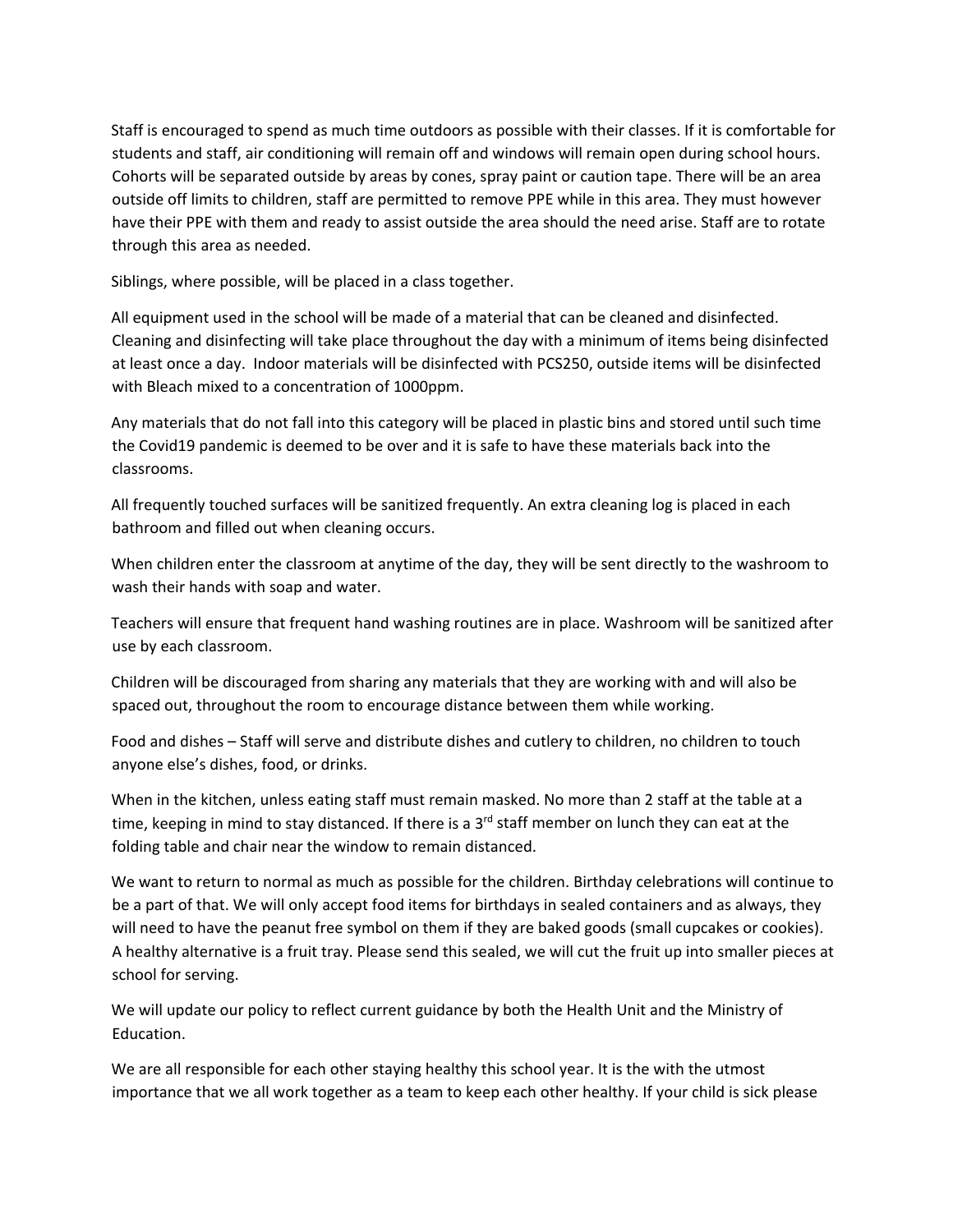for everyone's sake keep them at home, also keep the school informed as to why they are off, we need to supply the Health Unit with this information.

Staff meetings will take please via Zoom once a month, attendance is mandatory.

Any parents requesting meetings, will be phone meetings or meetings where all parties are masked outside, socially distanced. Parent/teacher interviews will be facilitated over the phone this year.

Students traveling outside Ontario will have to quarantine for 14 days after returning to Ontario or produce a negative Covid test result. The Covid test must be taken upon returning to Ontario and before returning to school. Children traveling outside Canada will have to isolate for 14 days upon returning.

These new measures are effective immediately and are being put into place for the health and safety of all students, staff, and their families.

# Policy to Exclude Students or Staff

## Guidance from the Health Unit

A child or staff member that fails the screen are to be denied entry to the centre, a 5-day isolation period is required.

Please follow this screening procedure daily[: https://covid-19.ontario.ca/school-screening/](https://covid-19.ontario.ca/school-screening/)

Further information is also available on the SMDHU Site:

https://www.simcoemuskokahealth.org/docs/default-source/COVID-/Return-to-school/covid-19supplementalguidance\_schools-final\_aoda-web.pdf?sfvrsn=18

A child or staff member that fails the screen will be isolated and excluded as soon as possible. Parents will be called and will need to pick their child up as soon as possible.

Any student or staff who appears ill during the day (presenting with a fever or developing a new cough) will be removed from the presence of others. Staff will be sent home; students will have parents called to pick them up and the child will wait in the office for the parent to arrive. Staff supervising in the office will keep 6 ft away, when possible, from an ill child, wear a visor and mask and protective clothing cover.

They must remain isolated at home for 5 days. Any materials that were being used by the person or were in the area of the person will be sanitized. Any items, books etc. that can not be sanitized will be stored for 5 days in a plastic bag. All areas will be sanitized using disposable sanitizing wipes.